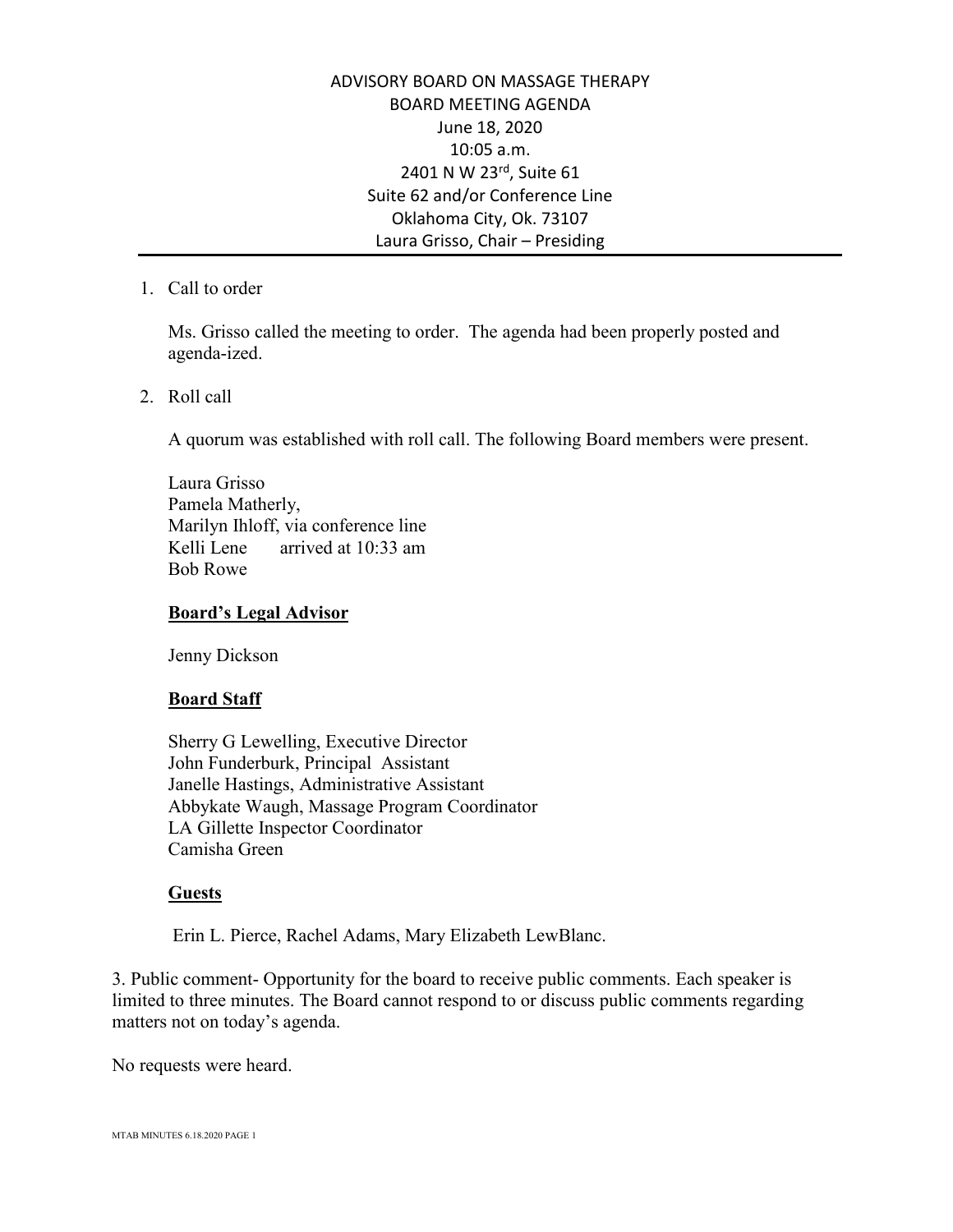4. Director's Report – Sherry G. Lewelling

Legislative Update

Ms. Lewelling said there was not a lot to report, the legislative session was brought to a halt by COVID-19 along with any legislation that would have affected us.

Ms. Matherly asked about board re-appointments (all 4 year terms for MTAB members are set to expire on 6.30.2020) Ms. Lewelling said she spoke with the Governor's Director of Appointment secretary, Chris Bruehl and he said with everything else going on that he did not plan to even approach the Governor with this. Ms. Lewelling told him that was fine as we are happy with the members we have.

Ms. Lewelling went on to say the Governor has until June 25, 2020 to approve rules, the only one that will affect Massage Therapy was a bill that was passed last year which required all state agencies to provide guidance to all prospective students who may have had prior convictions that would prevent them from getting a license. The Board submitted rules to comply with this new law, if it is not approved by the Governor we will simply re-submit next year.

5. Legislative Update – Laura Grisso

Ms. Grisso said she had nothing more to add to what Ms. Lewelling already reported.

6. Discussion and possible action on ABMT 2020 – 2021 goals for legislation regarding establishment licensing.

Ms. Grisso said we had tried for Establishment licensure for 3 or 4 years now, we faced opposition of our bill, one year there was a teacher's strike, last year our bill ended up not being sponsored at the last minute, this year there was COVID-19. She said she had heard on social media that there was a desire for safety and sanitation guidelines.

Ms. Lewelling said we posted Phase I, II and III guidelines for salons during COVID-19 and she got a lot of responses from Massage therapists questioning why she did not post any for Massage establishments, they were surprised and upset to learn there are no guidelines for massage therapists because we have no Massage establishment authority. She encouraged them to follow guidelines set for cosmetologists and apply universal standards.